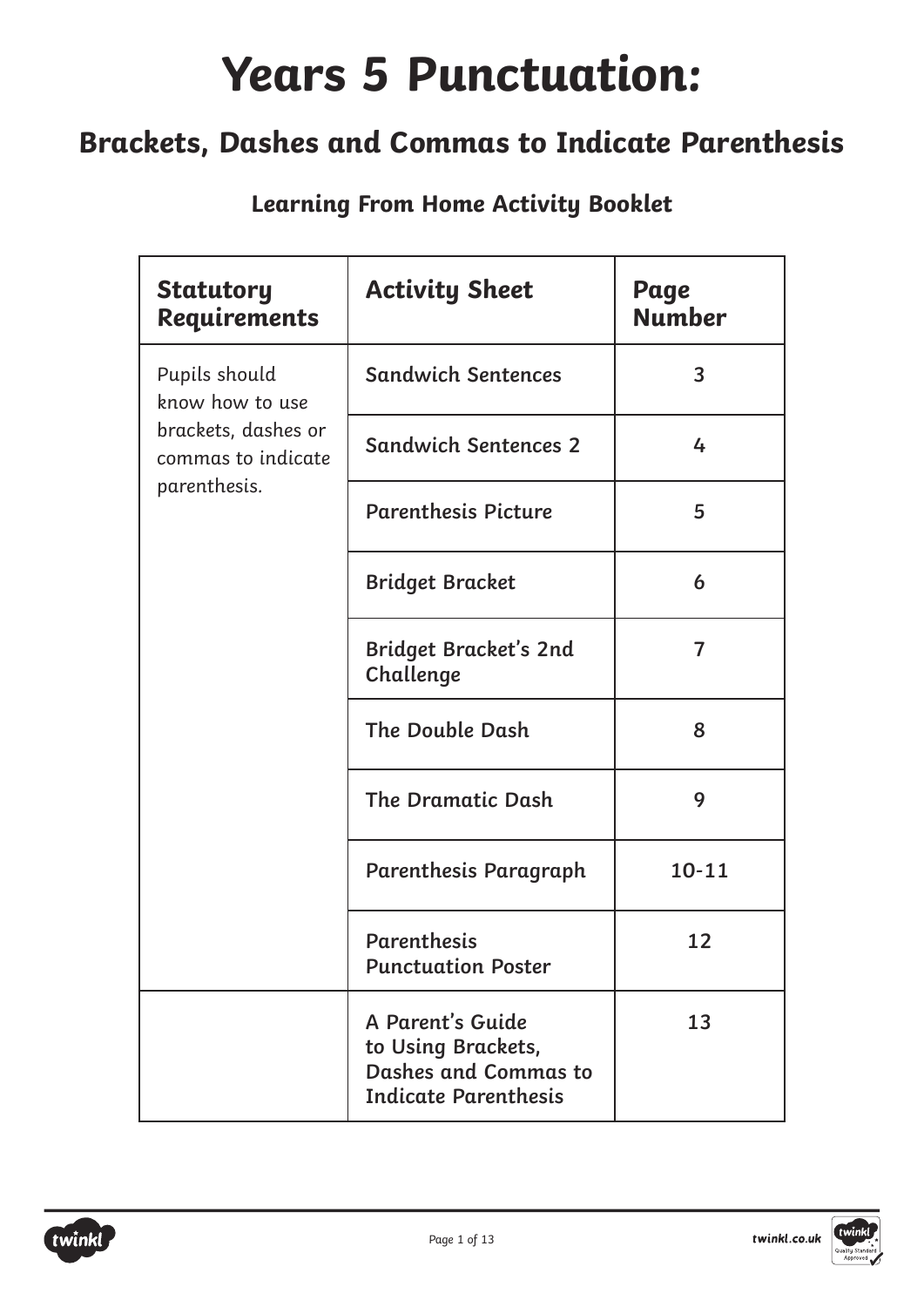### **Years 5 Punctuation:**

### **Brackets, Dashes and Commas to Indicate Parenthesis**

### **Learning From Home Activity Booklet**

**A note to parents**: This booklet is designed to support and reinforce any learning done in school on commas, brackets and dashes for parenthesis. If you would first like to review these terms further, please see the following resources on the Twinkl website:

#### **PlanIt Year 5 SPaG: Commas to Indicate Parenthesis:**

[http://www.twinkl.co.uk/resource/tp2-e-027-planit-y5-spag-lesson-pack-commas-to](http://www.twinkl.co.uk/resource/tp2-e-027-planit-y5-spag-lesson-pack-commas-to-indicate-parenthesis)[indicate-parenthesis](http://www.twinkl.co.uk/resource/tp2-e-027-planit-y5-spag-lesson-pack-commas-to-indicate-parenthesis)

#### **PlanIt Year 5 SPaG: Dashes for Parenthesis:**

<http://www.twinkl.co.uk/resource/t2-e-1873-planit-y5-spag-dashes-for-parenthesis->

#### **PlanIt Year 5 SPaG: Brackets:**

<http://www.twinkl.co.uk/resource/t2-e-1876-planit-y5-spag-lesson-pack-brackets>



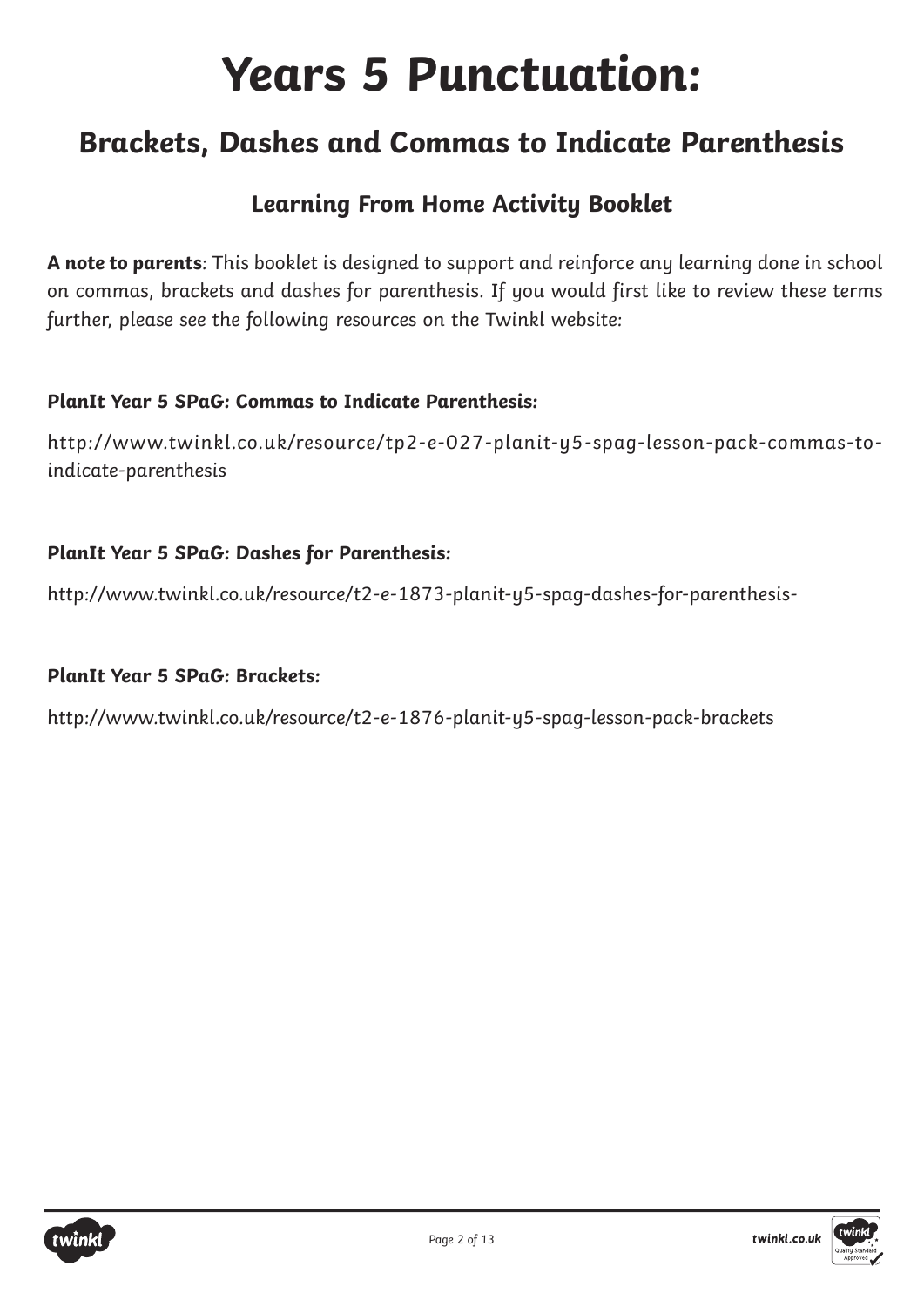# **Sandwich Sentences**

### **Year 5 Punctuation: Brackets, Dashes and Commas to Indicate Parenthesis**

When writing, you can add **parenthesis** to the middle of a sentence to add extra information. **Parenthesis** is when a word, phrase or clause is inserted into the sentence to give extra information. They are sometimes also known as an **embedded clauses** or as **embedded relative clauses** (if they begin with a relative pronoun). For example:

Susie likes to play rugby at school.

Susie, **who is very sporty**, likes to play rugby at school.

In the example above, the parenthesis has been placed in the middle of the sentence after the proper noun 'Susie', who it gives more information about. You can think of it as a sandwich. The parenthesis is the filling that goes between the two slices of bread. We use commas to separate the parenthesis from the main part of the sentence. Complete the sandwiches sentences below by adding parenthesis clauses of additional information from the box:



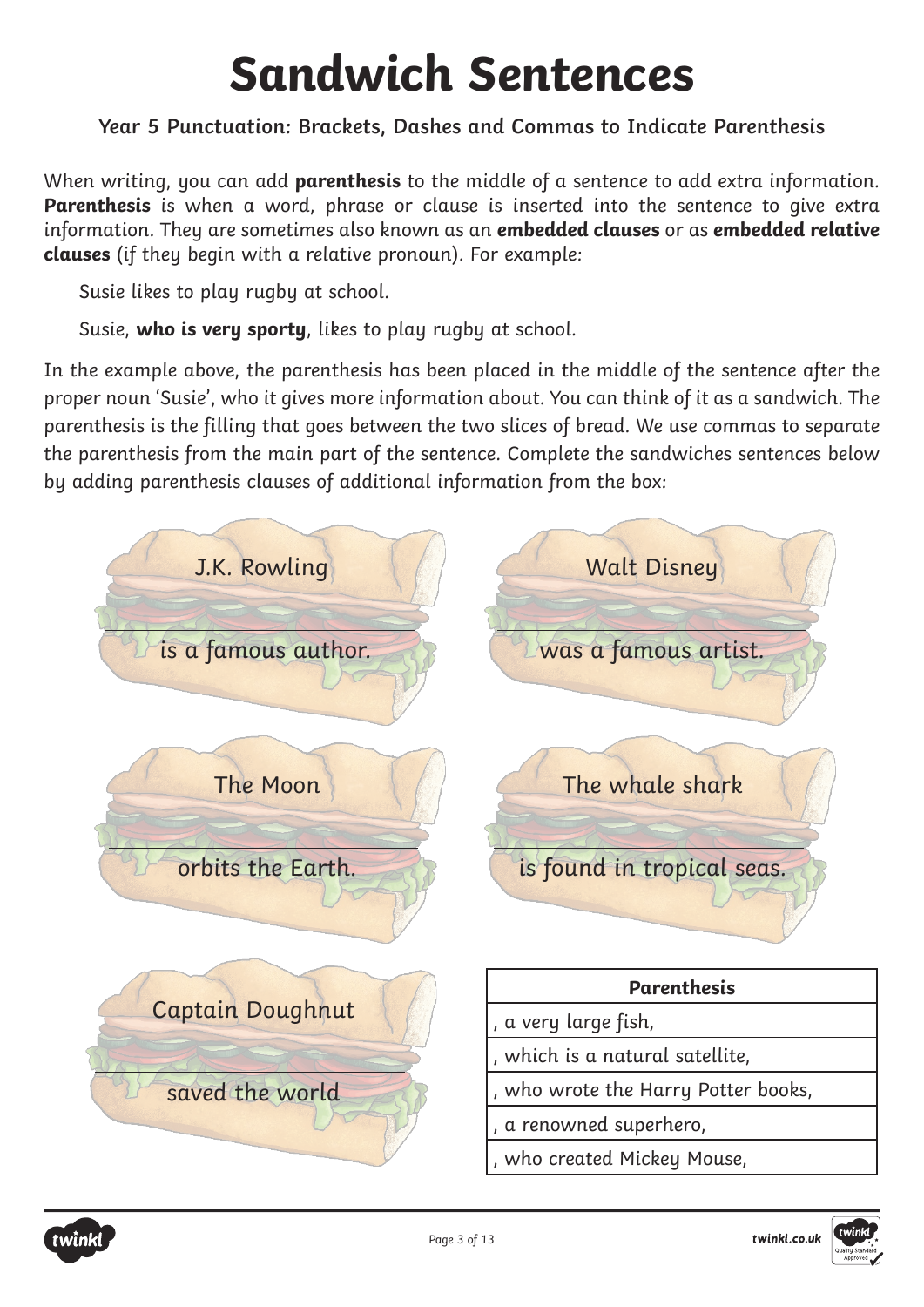## **Sandwich Sentences 2**

### **Year 5 Punctuation: Brackets, Dashes and Commas to Indicate Parenthesis**

This time add your own parenthesis clauses to each of the sentences below after the noun written in **bold**. Remember to place commas around the parenthesis.

1. **Super Mario** Matio 2002 **Super Mario** 2008 Milliam Mathematic Contract and Mathematic Contract August 2016 2. The **cheetah** uses its tail to balance when running at great speeds. 3. **Poppies** are worn to remember those that lost their lives during war. 4. The **ancient pyramids** 2002 2003 2004 2005 2007 2008 2004 2005 2006 2009 2004 2006 2007 2008 2009 2008 2009 200 chambers of many Pharaohs. 5. Stealthily, the **killer whale** hunts its prey. 6. The **fireworks** exploded in the night sky. 7. The **flowers** waved in the gentle breeze. 8. The **people** <u>same substituting and the louding of the louding set of the louding set of the louding set of the louding set of the louding set of the louding set of the louding set of the louding set of the louding set </u> music. 9. By the river, the **children played pooh** played pooh sticks. 10. The **fierce bear paced through the forest.** 





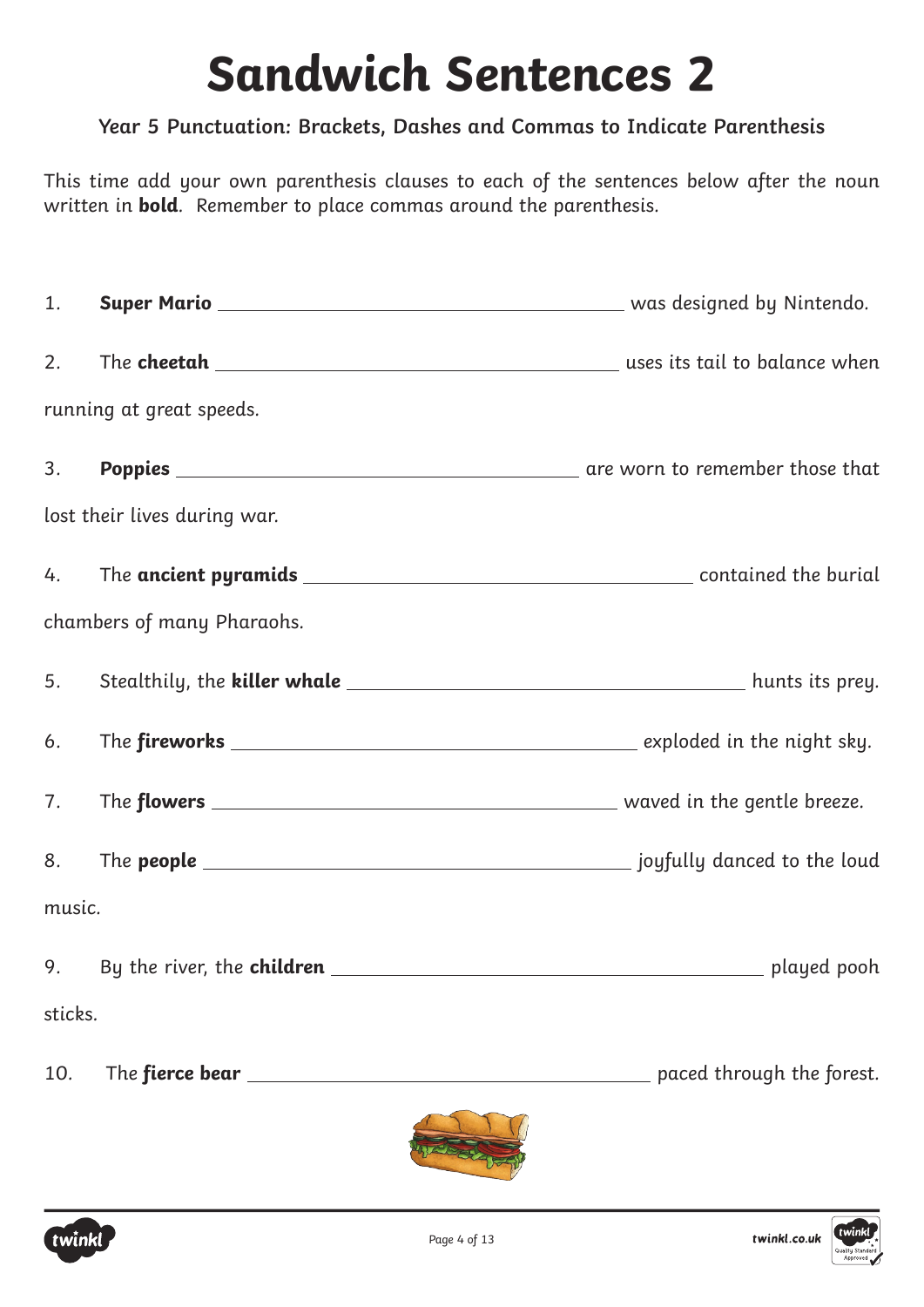## **Parenthesis Picture**

#### **Year 5 Punctuation: Brackets, Dashes and Commas to Indicate Parenthesis**

Using the Little Red Riding Hood picture below, write your own sentences that include parenthesis. Remember to separate the parenthesis from the main sentence by surrounding it in a pair of commas. The first one has been completed for you as an example.



1. Grandma's house**, which had a roof made from straw,** sat by the tall trees of the forest.

| <u> Alexandro de la contrada de la contrada de la contrada de la contrada de la contrada de la contrada de la con</u> |
|-----------------------------------------------------------------------------------------------------------------------|
|                                                                                                                       |
| $\frac{3}{2}$                                                                                                         |
|                                                                                                                       |
|                                                                                                                       |
|                                                                                                                       |
|                                                                                                                       |
|                                                                                                                       |
|                                                                                                                       |
|                                                                                                                       |
|                                                                                                                       |
|                                                                                                                       |
|                                                                                                                       |



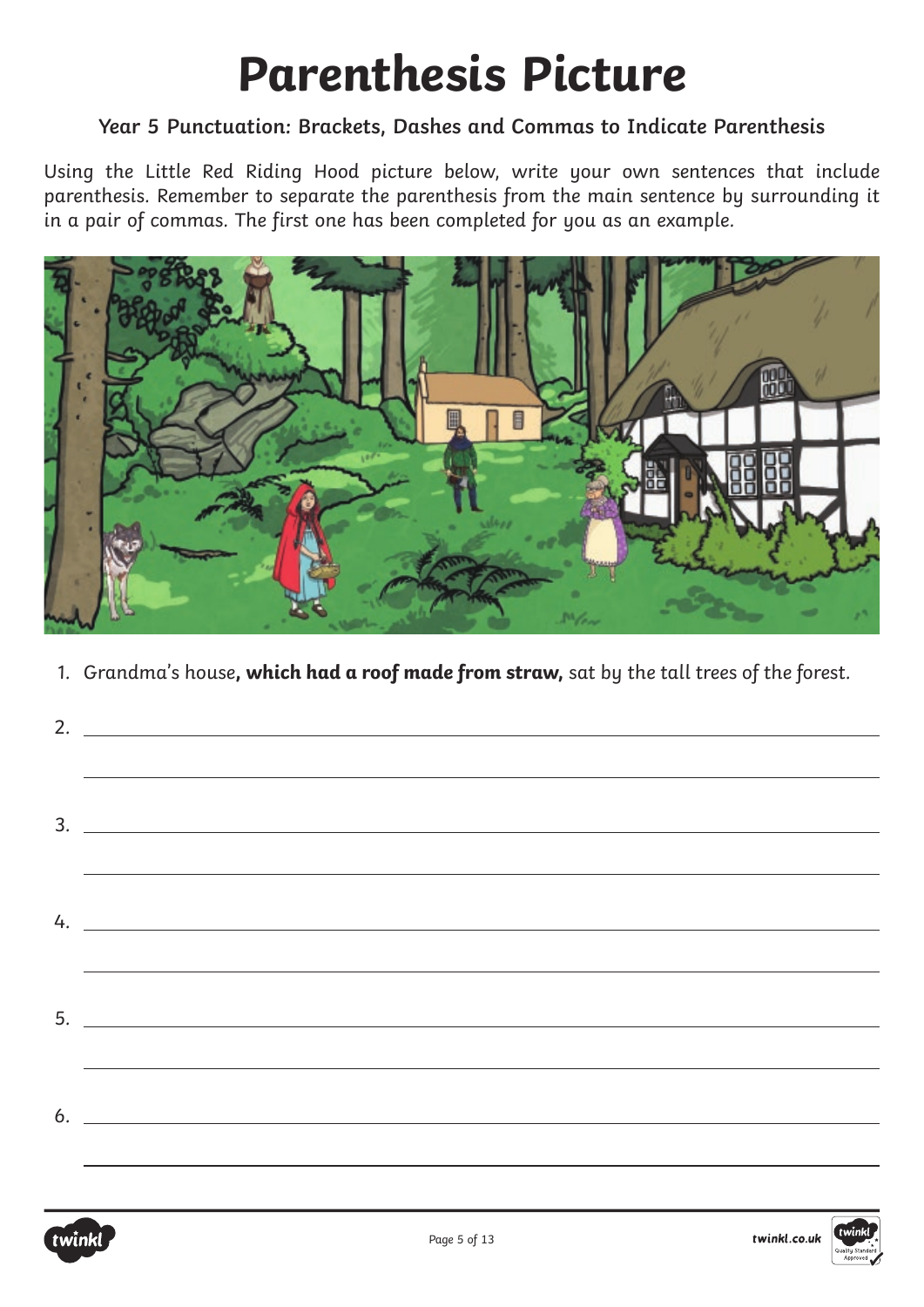# **Bridget Bracket**

### **Year 5 Punctuation: Brackets, Dashes and Commas to Indicate Parenthesis**

Bridget Bracket loves to use brackets for parenthesis in her sentences. **Parenthesis** is a word, phrase or clause that is put in writing as extra information. Because the information is usually non-essential, if you took the parenthesis away the sentence would still make sense. For example:

Dinosaurs became extinct 65 million years ago.

Dinosaurs **(a type of reptile)** became extinct 65 million years ago.

Bridget Bracket wants you to read the sentences below and add the brackets around the parenthesis (the bit of extra information in each sentence).

- 1. Ben Nevis the tallest mountain in the UK is found in Scotland.
- 2. Elvis Presley who was born in 1935 was a famous American singer and actor.
- 3. Prince William who is a member of the royal family helped open the new hospital.
- 4. Mary Berry famous for her recipes is a judge in a baking competition.
- 5. In school, Mia a four-year-old girl was sat eating chocolate cake.
- 6. The black rhino an animal found in Africa is an endangered species.
- 7. Neil Armstrong an American astronaut was the first man on the moon.

Page 6 of 13







twinkl.co.uk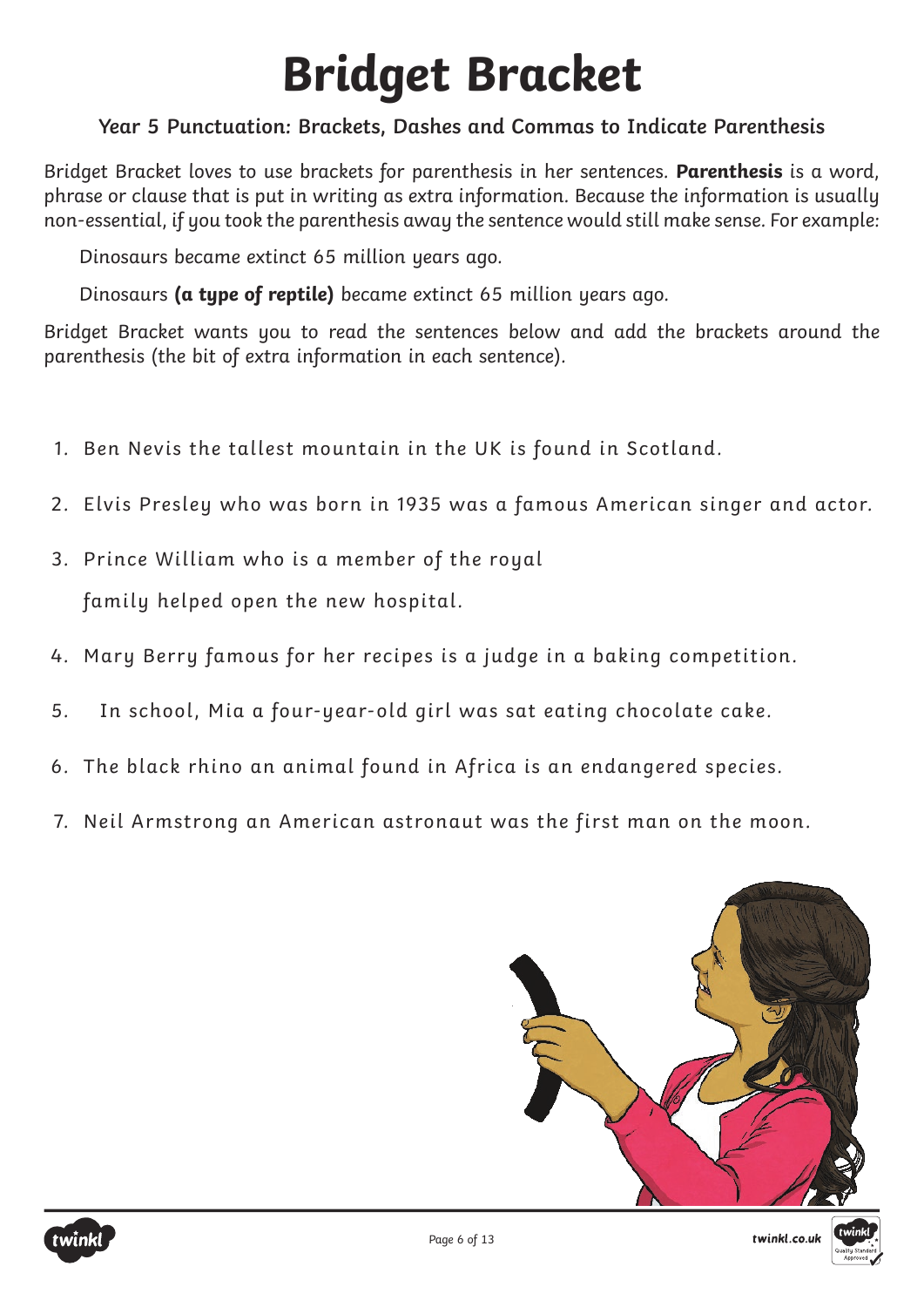# **Bridget Bracket's 2nd Challenge**

#### **Year 5 Punctuation: Brackets, Dashes and Commas to Indicate Parenthesis**

Well done for completing Bridget Bracket's first challenge! Now, can you complete her next challenge? Match the **parenthesis** with the sentence it would relate to most by drawing a line to match them together.

| Mars is one of the closest planets |  |
|------------------------------------|--|
| to Earth.                          |  |

The dog chased the squirrel in the park.

We visited Madrid in the summer holidays.

Queen Victoria is the second longest-reigning British monarch.

The boy is building a snowman.

#### **Sentences Parenthesis**

| 1819-1901                                |
|------------------------------------------|
| the capital of Spain                     |
| who was wearing a red<br>hat and mittens |
| a large golden retriever                 |
| also known as the red<br>planet          |





Page 7 of 13

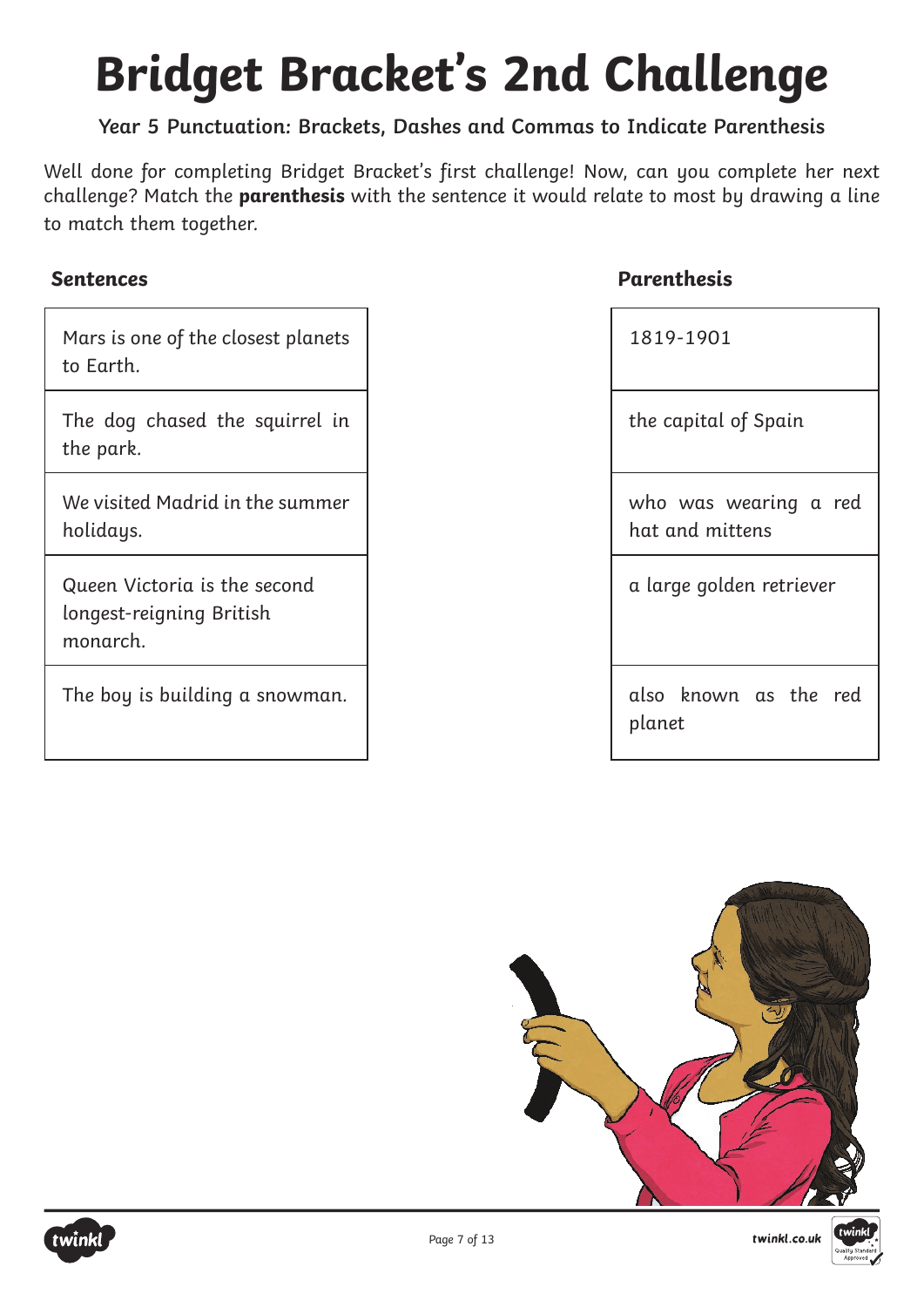# **The Double Dash**

### **Year 5 Punctuation: Brackets, Dashes and Commas to Indicate Parenthesis**

Dashes can also be used to mark out extra information (parenthesis), which is inserted into a sentence much like commas or brackets. For example:

The train **– which was already running late –** had to travel slowly due to leaves on the track.

The sentence above would still make sense without the **parenthesis** in dashes. However, the **dashes** highlight the extra information for the reader. For each of the sentences below, try and add an extra phrase or clause of information **(parenthesis)** using dashes to separate it from the sentence. The first one has been done for you.

| 1. I watched a Christmas film - A Christmas Carol - and it made me feel happy. |  |
|--------------------------------------------------------------------------------|--|
|                                                                                |  |
|                                                                                |  |
| take off due to the bad weather.                                               |  |
|                                                                                |  |
|                                                                                |  |
|                                                                                |  |
|                                                                                |  |





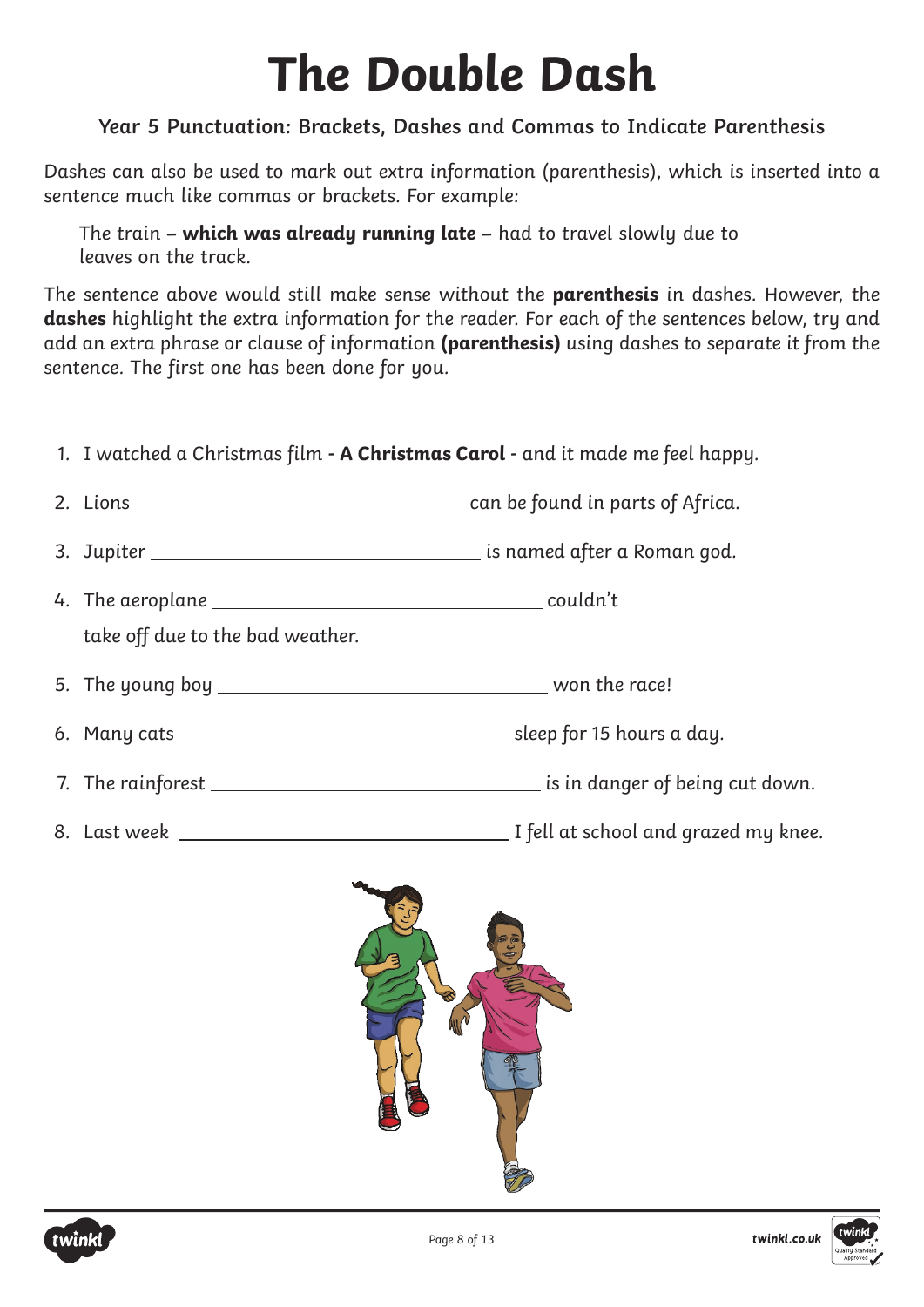# **The Dramatic Dash**

### **Year 5 Punctuation: Brackets, Dashes and Commas to Indicate Parenthesis**

Whereas brackets must always come in pairs, only one dash is required if the parenthesis comes at the end a sentence. A dash by itself can be used to separate something dramatic (and usually contrasting) at the end of the sentence from the start of a sentence. For example:

It was a dark night – perhaps the darkest night he'd ever seen.

Match the start of the sentence to the dramatic parenthesis best suited to it. Then, write the sentences out correctly below and place the dash in the correct position in each one.

| It was a hot day                      | its prey was trying to hide.                       |
|---------------------------------------|----------------------------------------------------|
| The jaguar scanned the<br>undergrowth | he had no idea there was<br>somebody hiding there. |
| He walked into the room               | possibly the hottest day of<br>the year!           |
| She looked at her watch               | when would her friend<br>arrive?                   |

### **Start of the sentence <b>Dramatic parenthesis**

|  | its prey was trying to hide. |  |
|--|------------------------------|--|
|  |                              |  |

when would her friend arrive?

Now write each sentence out correctly in the spaces below. Remember to include the dramatic dash!

| 2. $\frac{1}{2}$ $\frac{1}{2}$ $\frac{1}{2}$ $\frac{1}{2}$ $\frac{1}{2}$ $\frac{1}{2}$ $\frac{1}{2}$ $\frac{1}{2}$ $\frac{1}{2}$ $\frac{1}{2}$ $\frac{1}{2}$ $\frac{1}{2}$ $\frac{1}{2}$ $\frac{1}{2}$ $\frac{1}{2}$ $\frac{1}{2}$ $\frac{1}{2}$ $\frac{1}{2}$ $\frac{1}{2}$ $\frac{1}{2}$ $\frac{1}{2}$ $\frac{1}{2}$ |
|------------------------------------------------------------------------------------------------------------------------------------------------------------------------------------------------------------------------------------------------------------------------------------------------------------------------|
|                                                                                                                                                                                                                                                                                                                        |
| 4.                                                                                                                                                                                                                                                                                                                     |



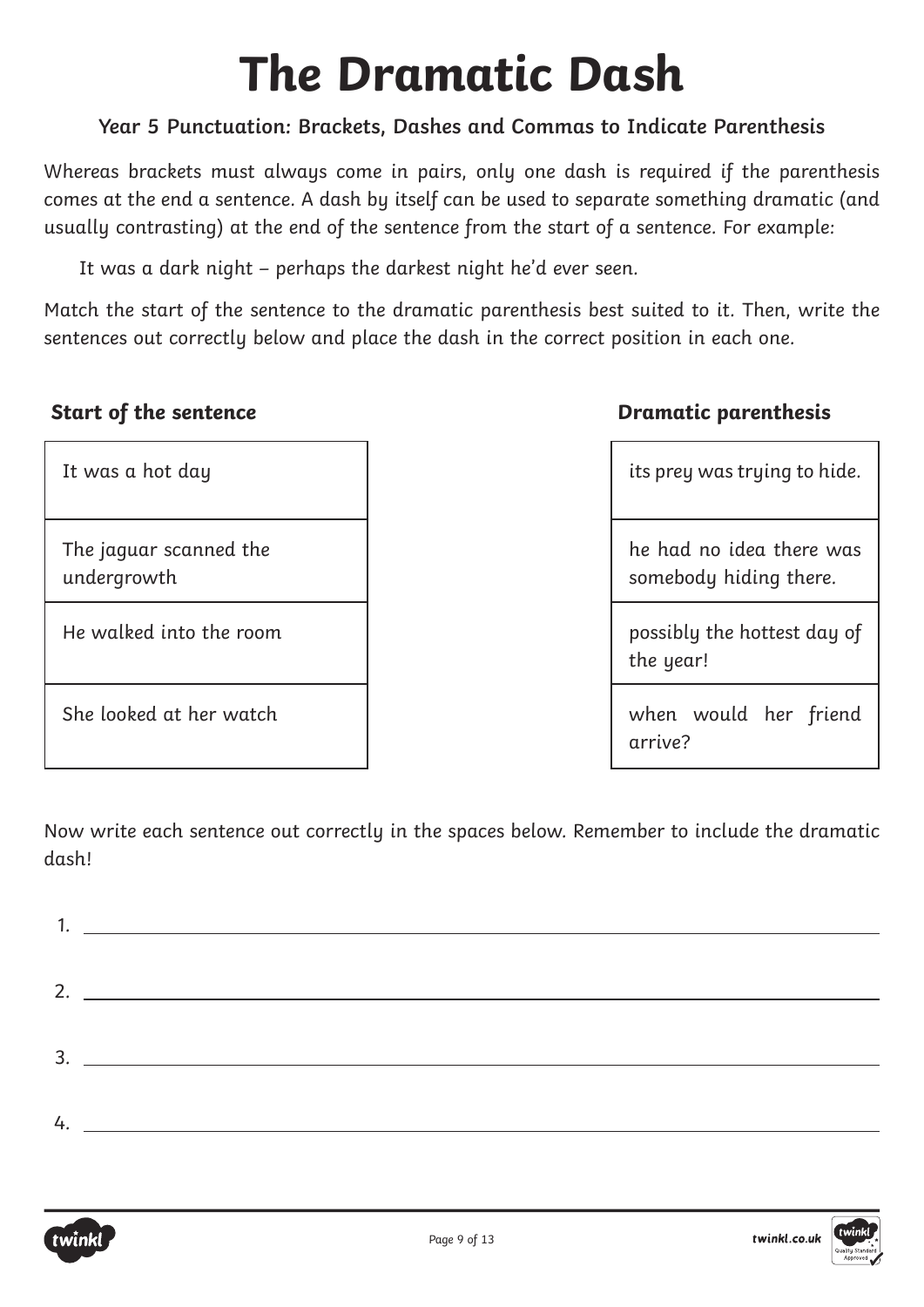# **Parenthesis Paragraph**

**Year 5 Punctuation: Brackets, Dashes and Commas to Indicate Parenthesis**



Look at the paragraph below about the animals at Chester Zoo. Some of the words have been written in bold. Please rewrite the paragraph adding parenthesis about the words in bold. For example:

The monkey's feeding **time** is very popular with the visitors.

The monkey's feeding **time** (at 10.00 am each day) is very popular with the visitors.

You can choose whether to use commas, brackets or dashes.

**Hint**: You may wish to research Chester Zoo online with an adult before completing this activity.

**Chester Zoo** was first opened in 1931. There are over 500 species of animals and 125 acres of habitats to **explore**! For those interested in big cats, exotic **jaguars** can be observed in a replica of their natural habitat. There are also lions, cheetahs and tigers. For fans of reptiles, you can find all sorts of **scaly creatures** in the tropical house. The **elephants** are located near the main entrance. In addition to all of the animal species, there are also many **picnic areas**.



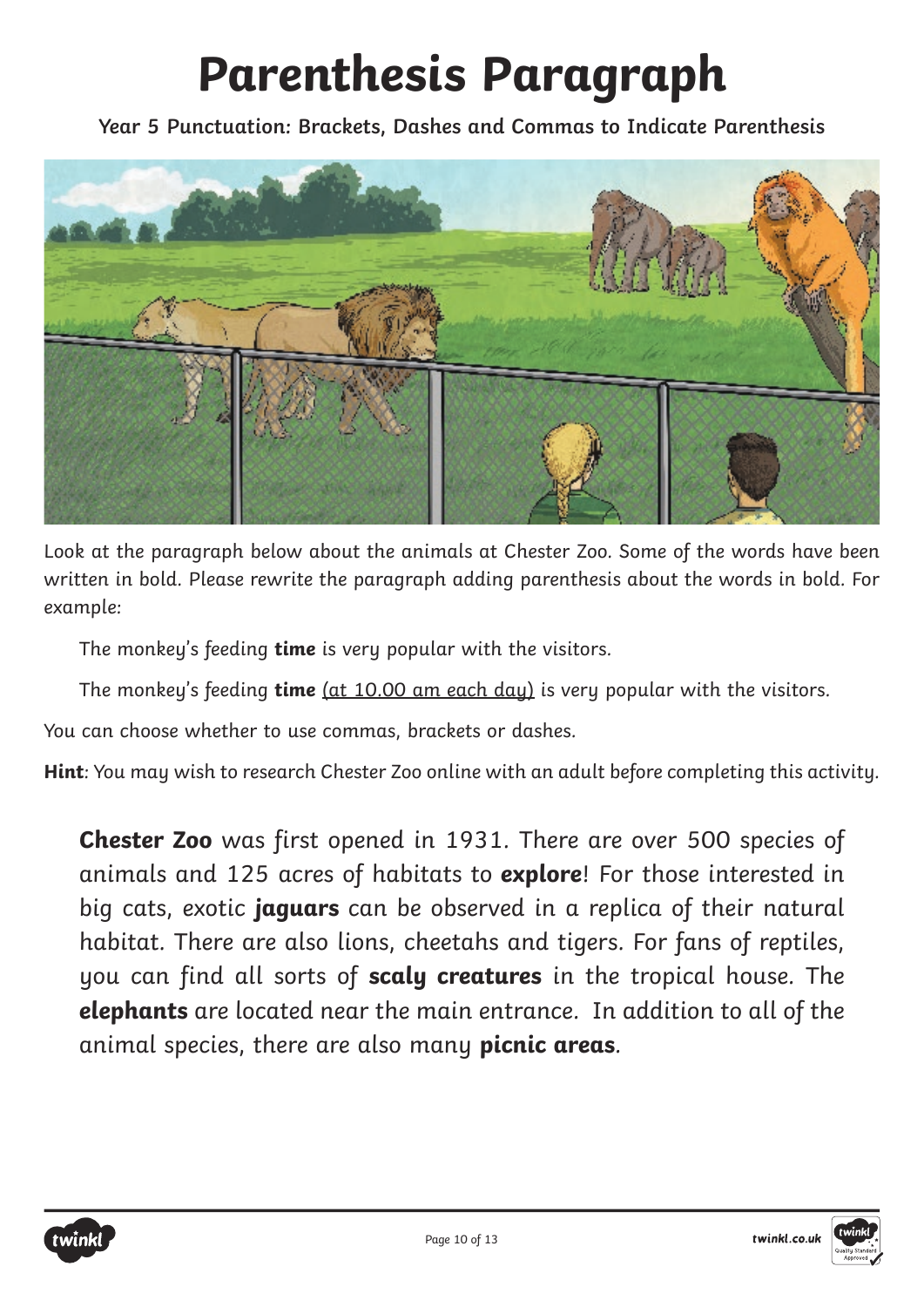# **Parenthesis Paragraph**

**Year 5 Punctuation: Brackets, Dashes and Commas to Indicate Parenthesis**





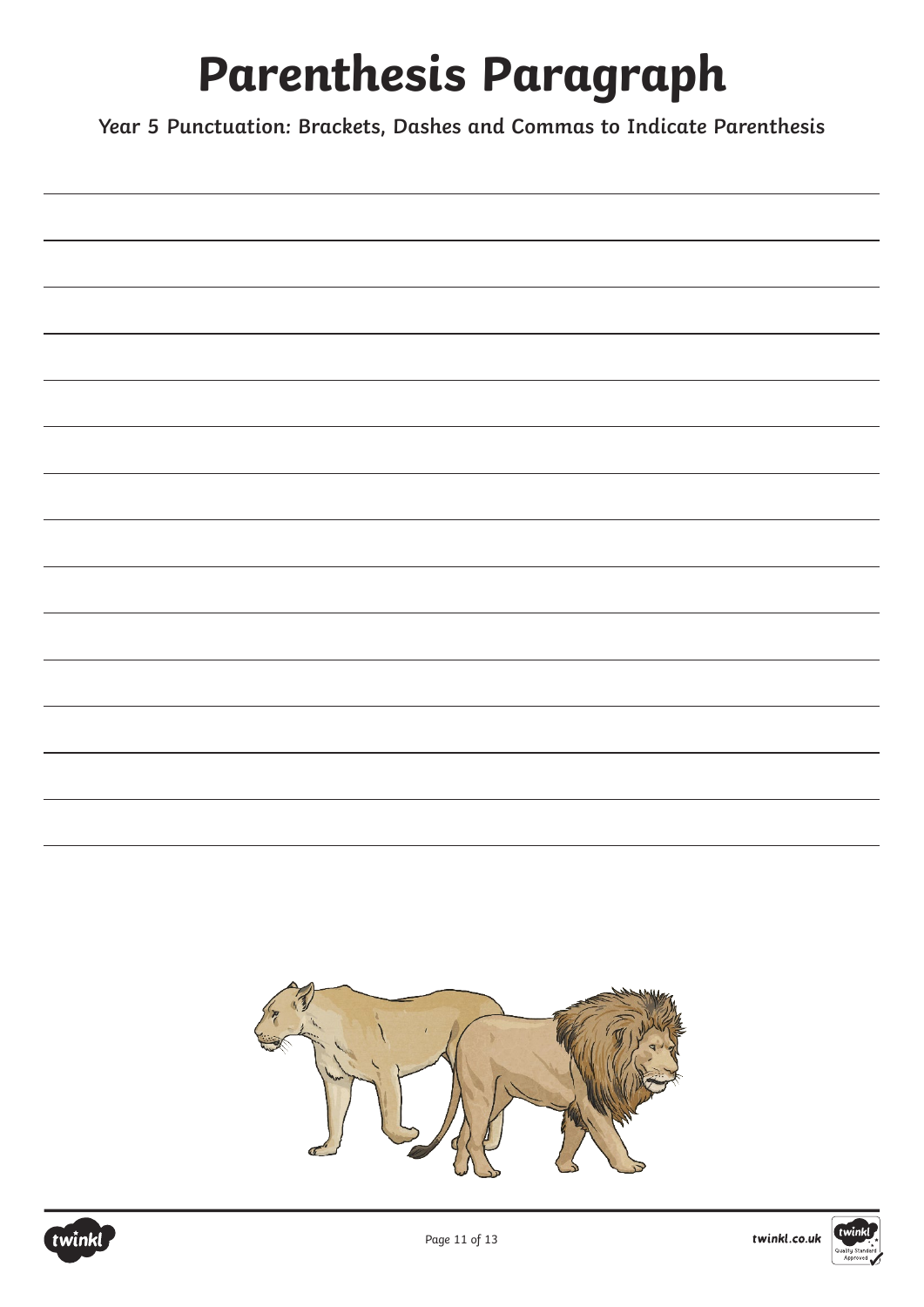## **Parenthesis Punctuation Poster**

### **Year 5 Punctuation: Brackets, Dashes and Commas to Indicate Parenthesis**

On this page, create a poster explaining how to use commas, brackets and dashes for parenthesis. Write an explanation in each box on how to use them and then write an example sentence for each one. You can display this poster to remind you how to write and punctuate parenthesis.

| <b>Commas</b>                 |                                                                                   |
|-------------------------------|-----------------------------------------------------------------------------------|
|                               |                                                                                   |
|                               | <u> 1989 - Johann Stoff, amerikansk politiker (d. 1989)</u>                       |
| <b>Brackets</b>               |                                                                                   |
|                               | <u> 1989 - Johann Stoff, amerikansk politiker (d. 1989)</u>                       |
|                               |                                                                                   |
|                               |                                                                                   |
| <b>Double Dashes</b>          |                                                                                   |
|                               | ,我们也不会有一个人的人,我们也不会有一个人的人,我们也不会有一个人的人。""我们,我们也不会有一个人的人,我们也不会有一个人的人,我们也不会有一个人的人。""我 |
|                               |                                                                                   |
|                               |                                                                                   |
|                               |                                                                                   |
| <b>Single Dramatic Dashes</b> |                                                                                   |
|                               |                                                                                   |
|                               |                                                                                   |
|                               |                                                                                   |



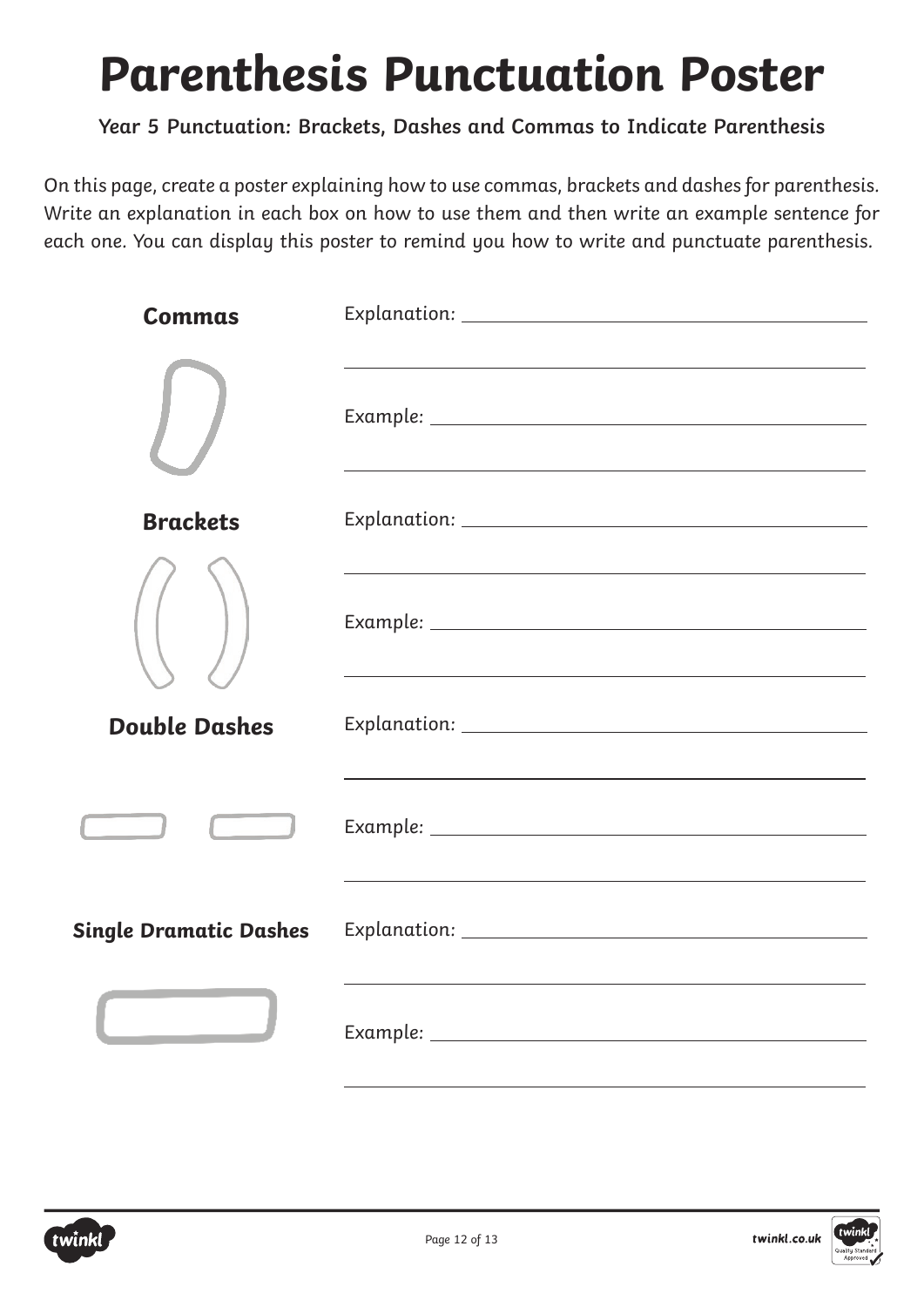### **A Parent's Guide to Using Commas, Brackets and Dashes to Indicate Parenthesis**

In Year 5, children are expected to use brackets, commas and dashes to indicate parenthesis in their independent writing. This booklet is a great way to help your child practise using this punctuation so that they can then apply it in their own writing.

#### **Parenthesis**

When we add an additional non-essential word, phrase or clause to a sentence, we call this **parenthesis.** Without the **parenthesis**, the sentence would still make grammatical sense, for example:

Queen Elizabeth II ascended the throne on her coronation in 1953.

Queen Elizabeth II**, the longest-reigning monarch,** ascended the throne on her coronation in 1953.

A parenthesis can be separated from the rest of the sentence by **commas**, **dashes**, or **brackets** (all called parentheses).



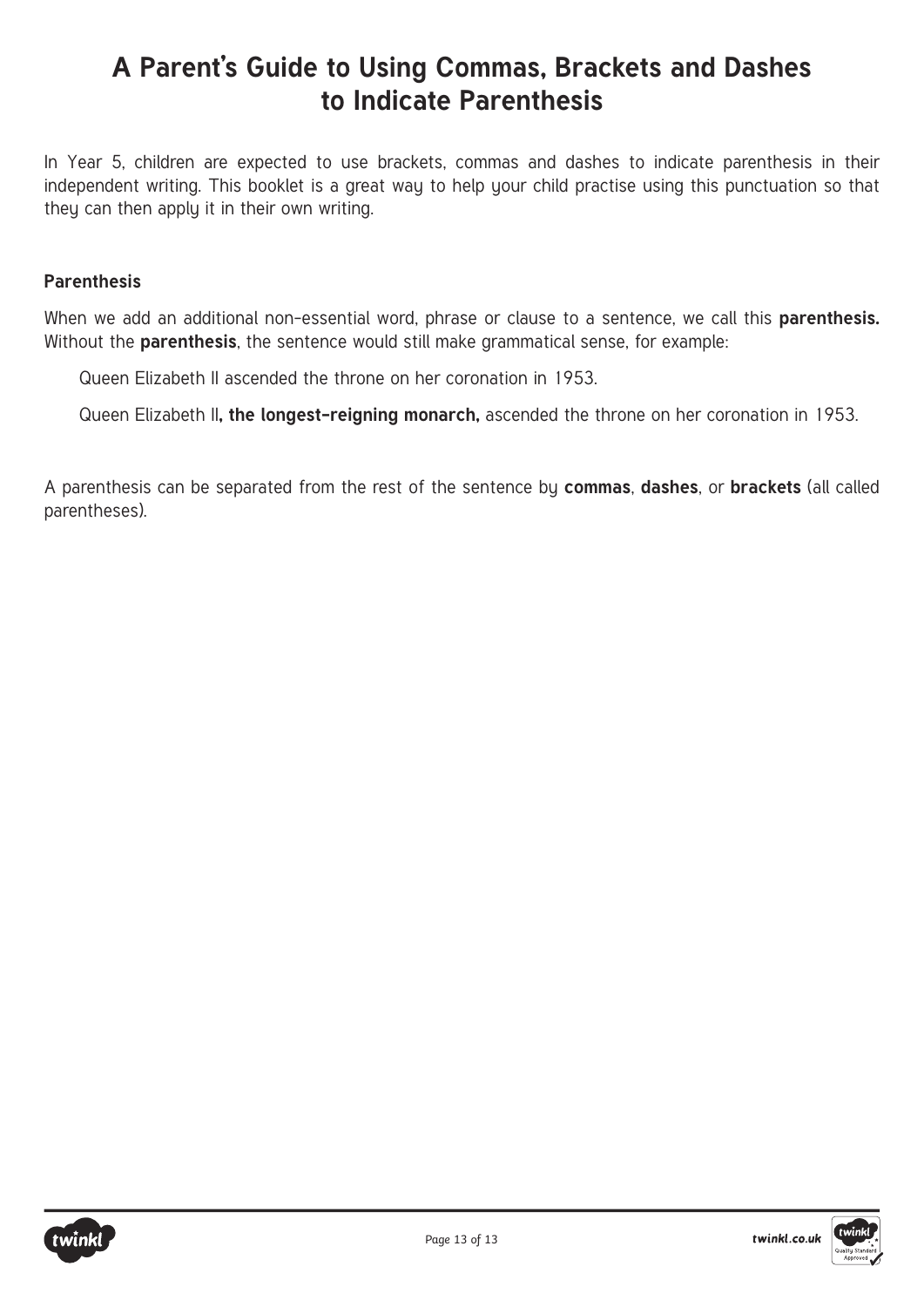### **Year 5 Punctuation: Brackets, Dashes and Commas to Indicate Parenthesis Answers**

page 3. Sandwich Sentences.

- 1. J.K. Rowling**, who wrote the Harry Potter books,** is a famous author.
- 2. Walt Disney**, who created Mickey Mouse,** was a famous artist.
- 3. The Moon**, which is a natural satellite,** orbits the Earth.
- 4. The whale shark**, a very large fish,** is found in tropical seas.
- 5. Captain Doughnut**, a renowned superhero,** saved the world.

page 6. Bridget Bracket.

- 1. Ben Nevis (the tallest mountain in the UK) is found in Scotland.
- 2. Elvis Presley (who was born in 1935) was a famous American singer and actor.
- 3. Prince William (who is a member of the royal family) helped open the new hospital.
- 4. Mary Berry (famous for her recipes) is a judge in a baking competition.
- 5. In school, Mia (a four-year-old girl) was sat eating chocolate cake.
- 6. The black rhino (an animal found in Africa) is an endangered species.
- 7. Neil Armstrong (an American astronaut) was the first man on the moon.



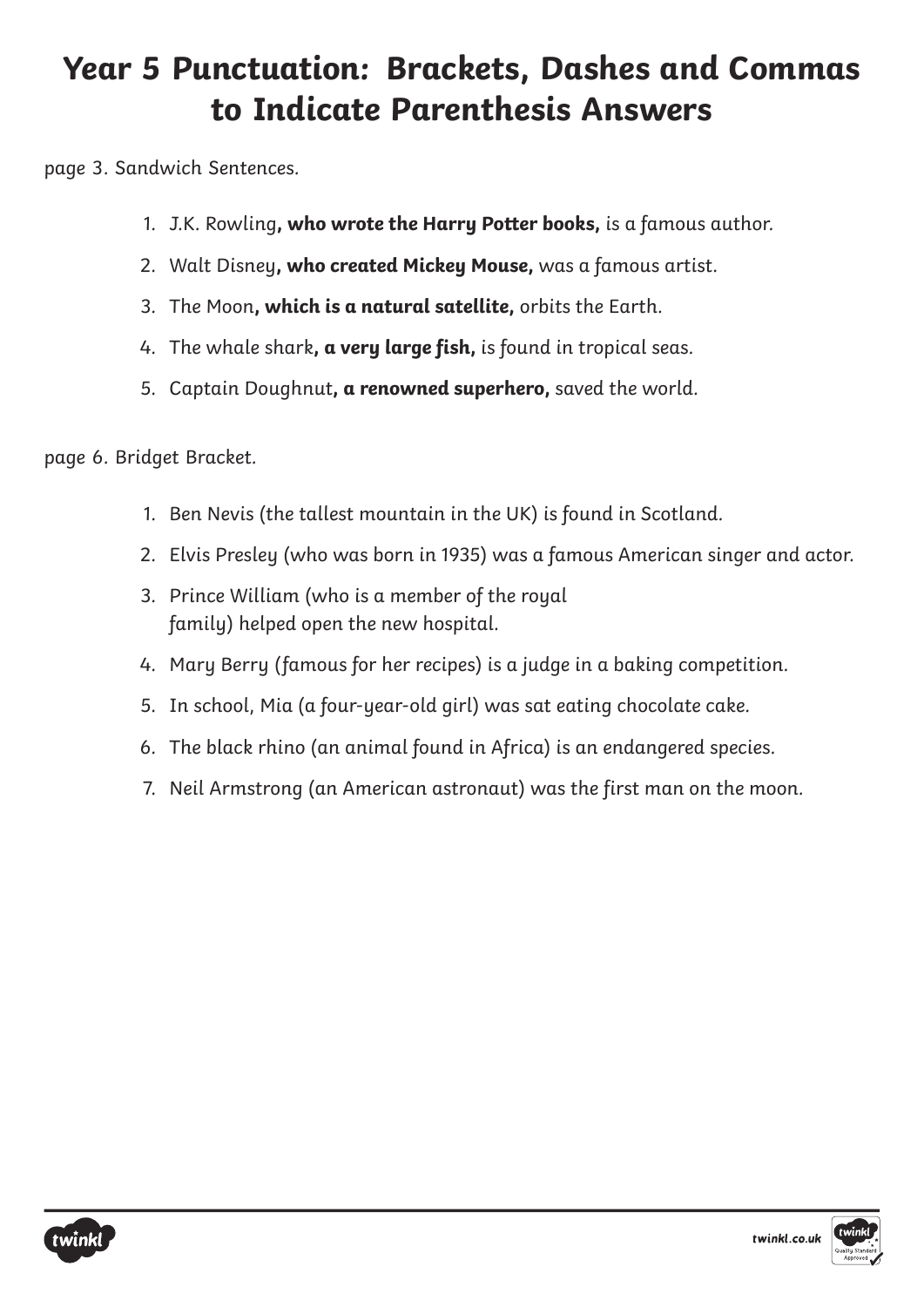### **Year 5 Punctuation: Brackets, Dashes and Commas to Indicate Parenthesis Answers**

page 7. Bridget Bracket's 2nd Challenge.

#### **Sentences Parenthesis**



page 8. The Double Dash.

- 1. I watched a Christmas film  **A Christmas Carol -** and it made me feel happy.
- 2. Lions  **a large type of cat -** can be found in parts of Africa.
- 3. Jupiter **the largest planet in the solar system -** is named after a Roman god.
- 4. The aeroplane  **which was already late -** couldn't take off due to the bad weather.
- 5. The young boy **the fastest athlete in school** won the race!
- 6. Many cats **but not all of them** sleep for 15 hours a day.
- 7. The rainforest **full of many rare plants and animals –** is in danger of being cut down.
- 8. Last week **on Tuesday morning –** I fell at school and grazed my knee.